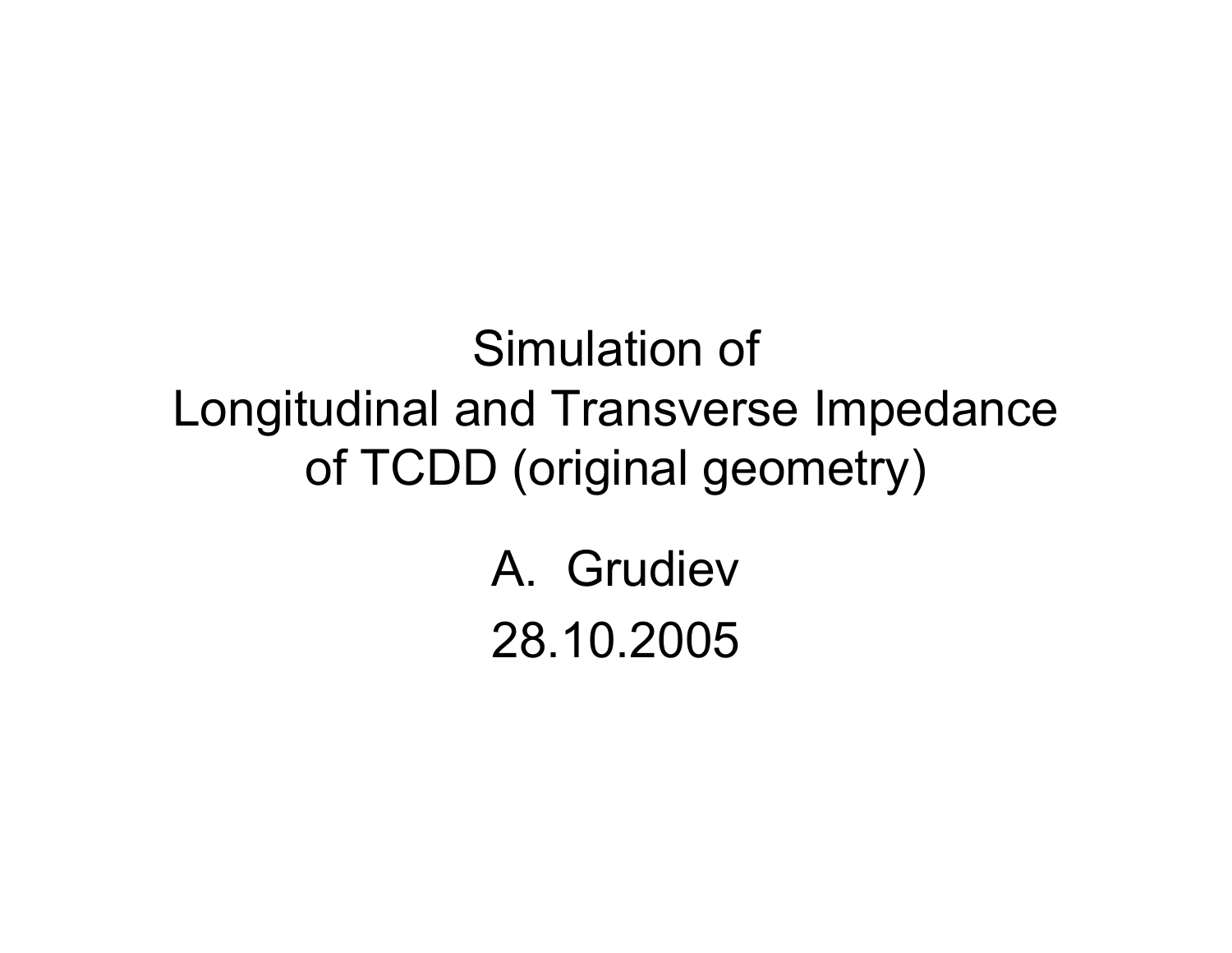# TCDD geometry (original proposal)

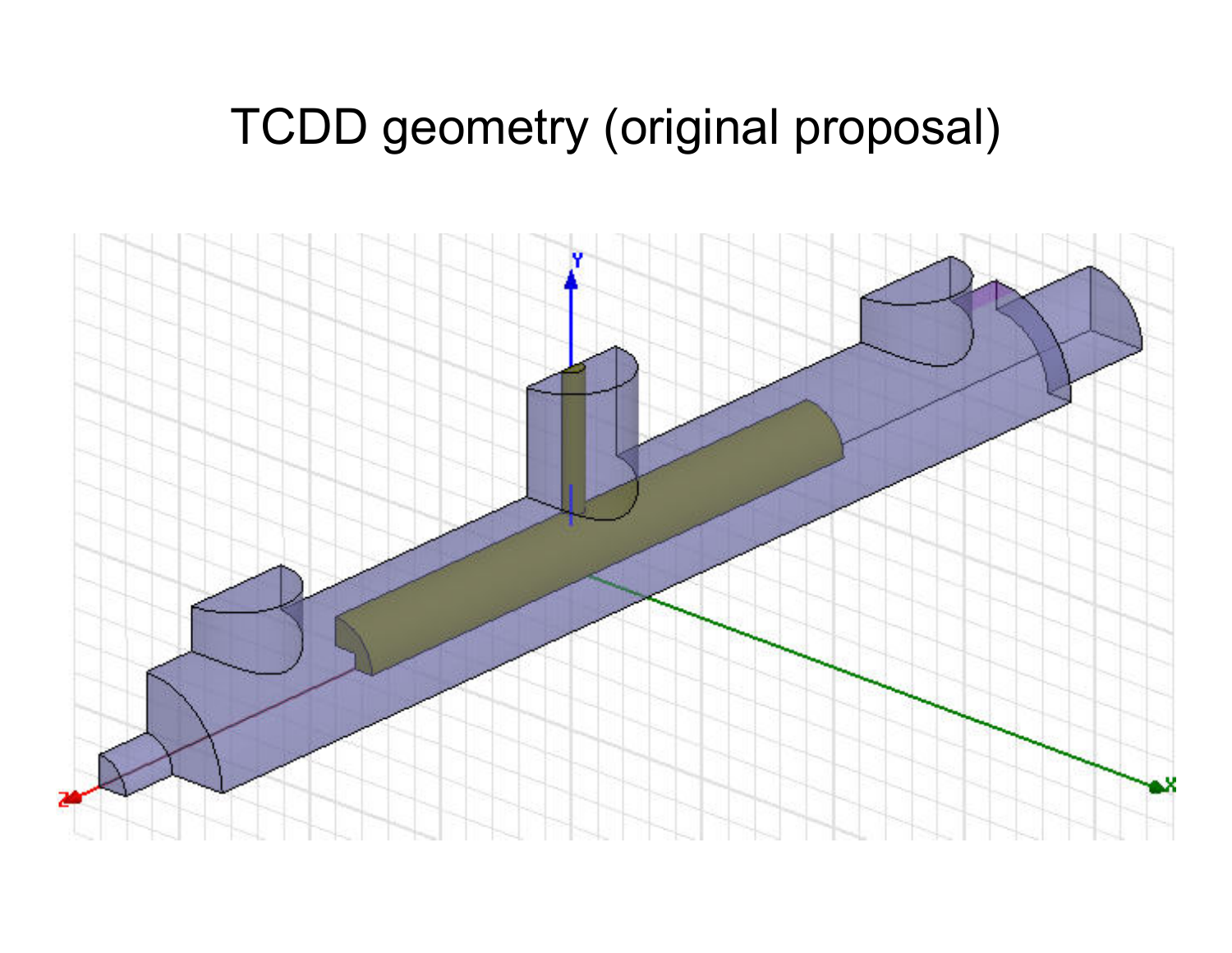## TCDD geometry (original proposal)

closed

open



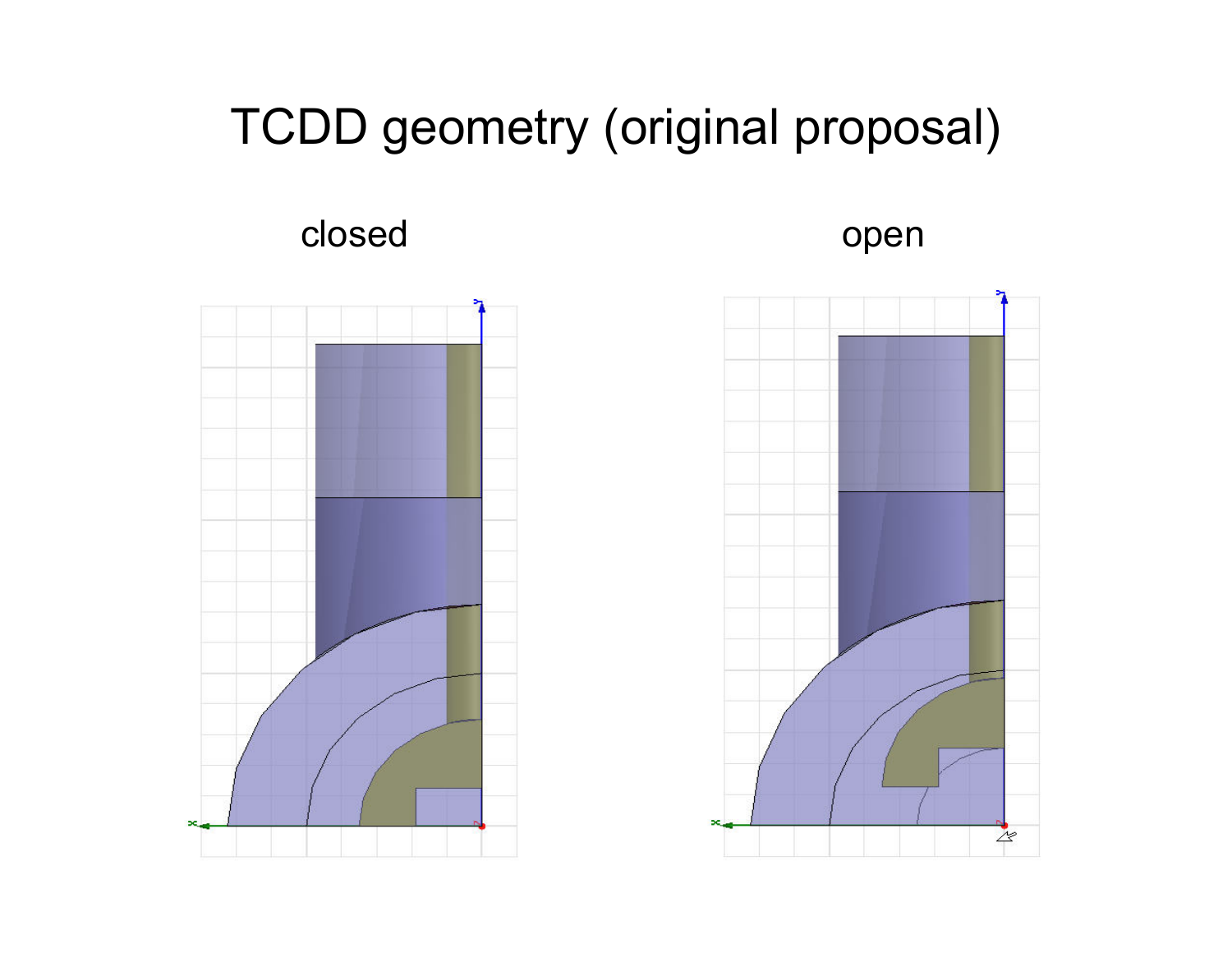### Longitudinal Impedance from GdfidL

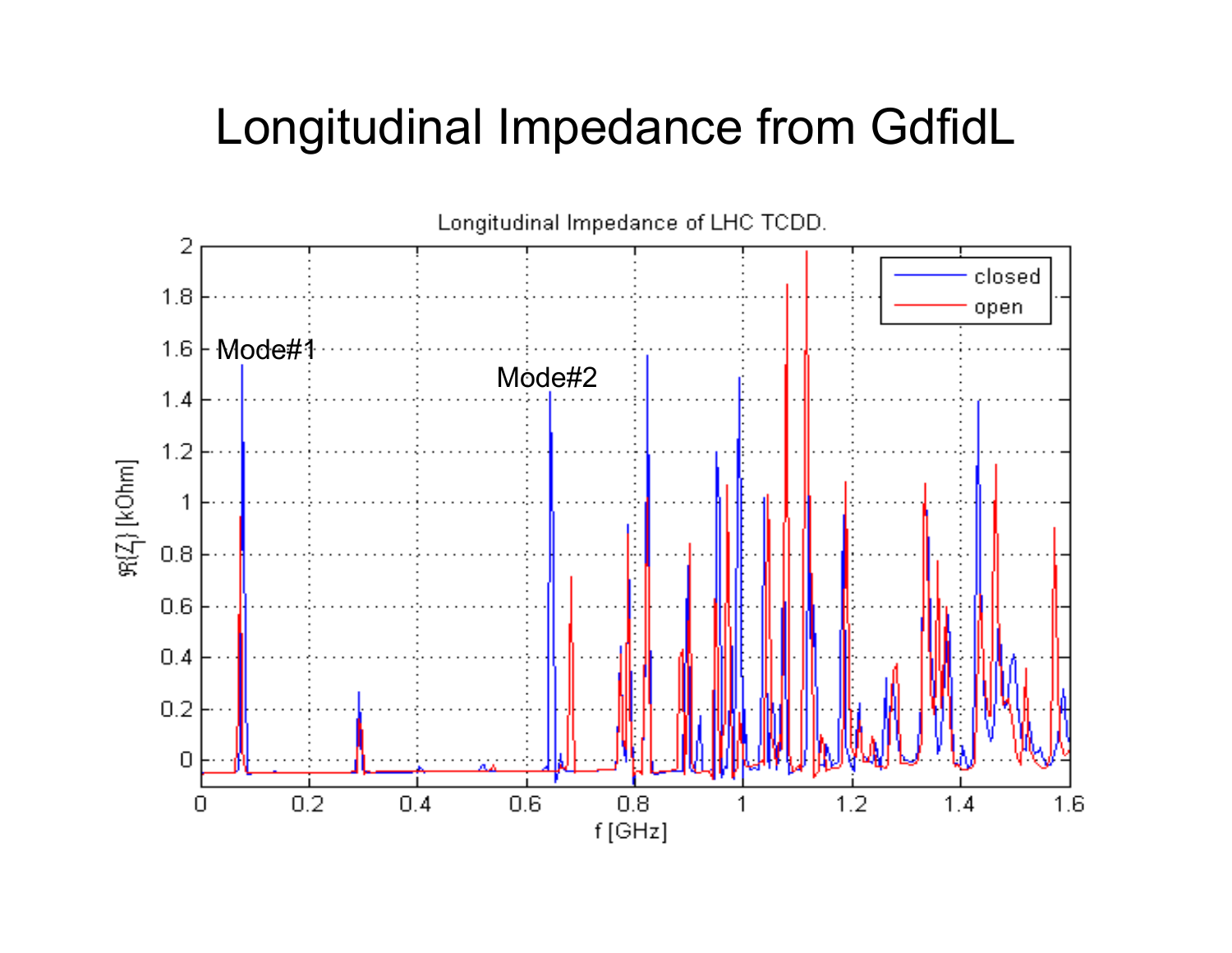#### Longitudinal Impedance from GdfidL

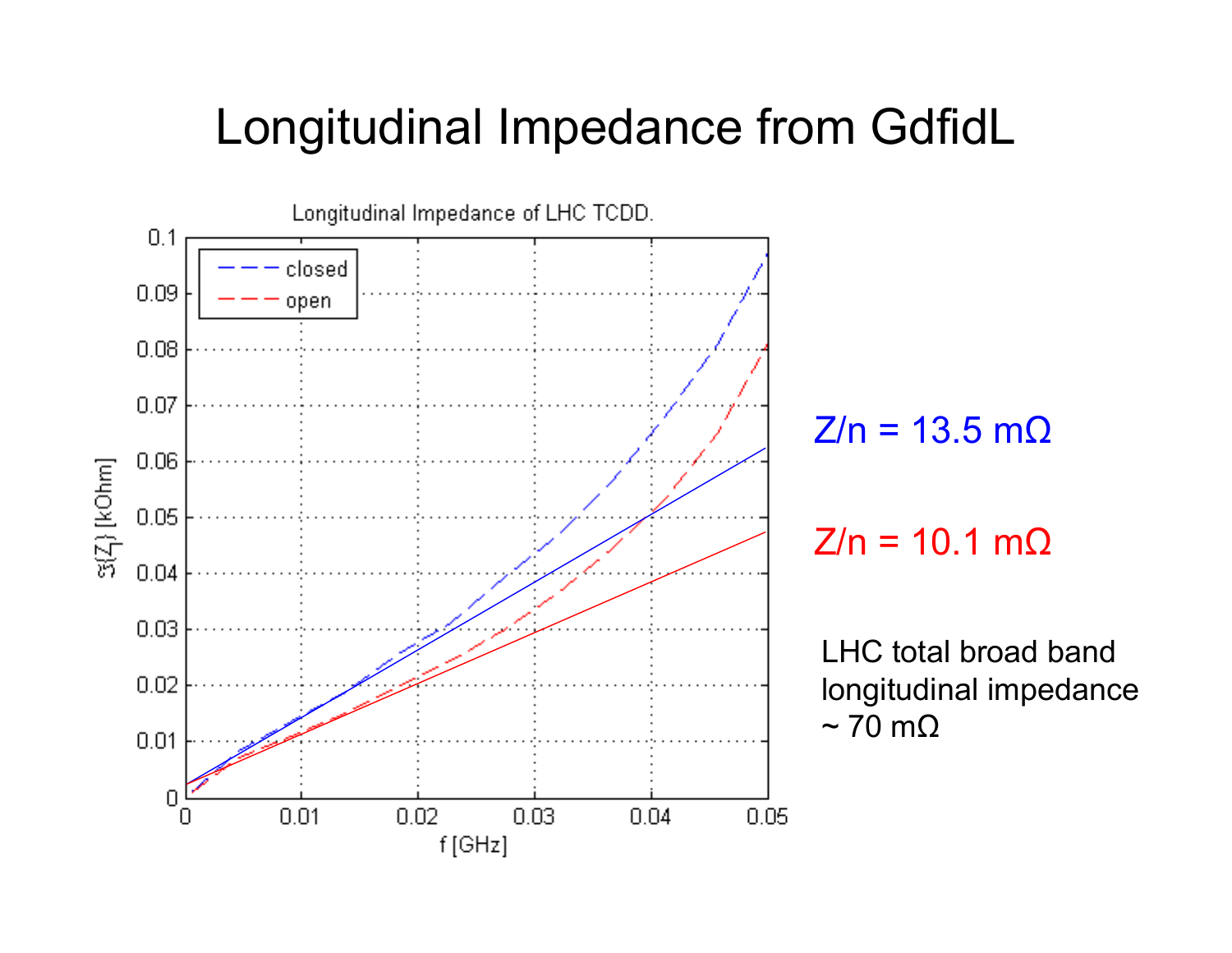## Longitudinal impedance from HFSS

Mode#1



f = 78.5 MHz, Q=6320, r<sub>l</sub>/Q = 157.5 LinacΩ, k<sub>l</sub> = 19.4 V/nC

For LHC beam: 80mm x 16nC x 40 MHz and assuming f = 80 MHz: P $_{\rm loss}$  ~  $400$   $\rm kW$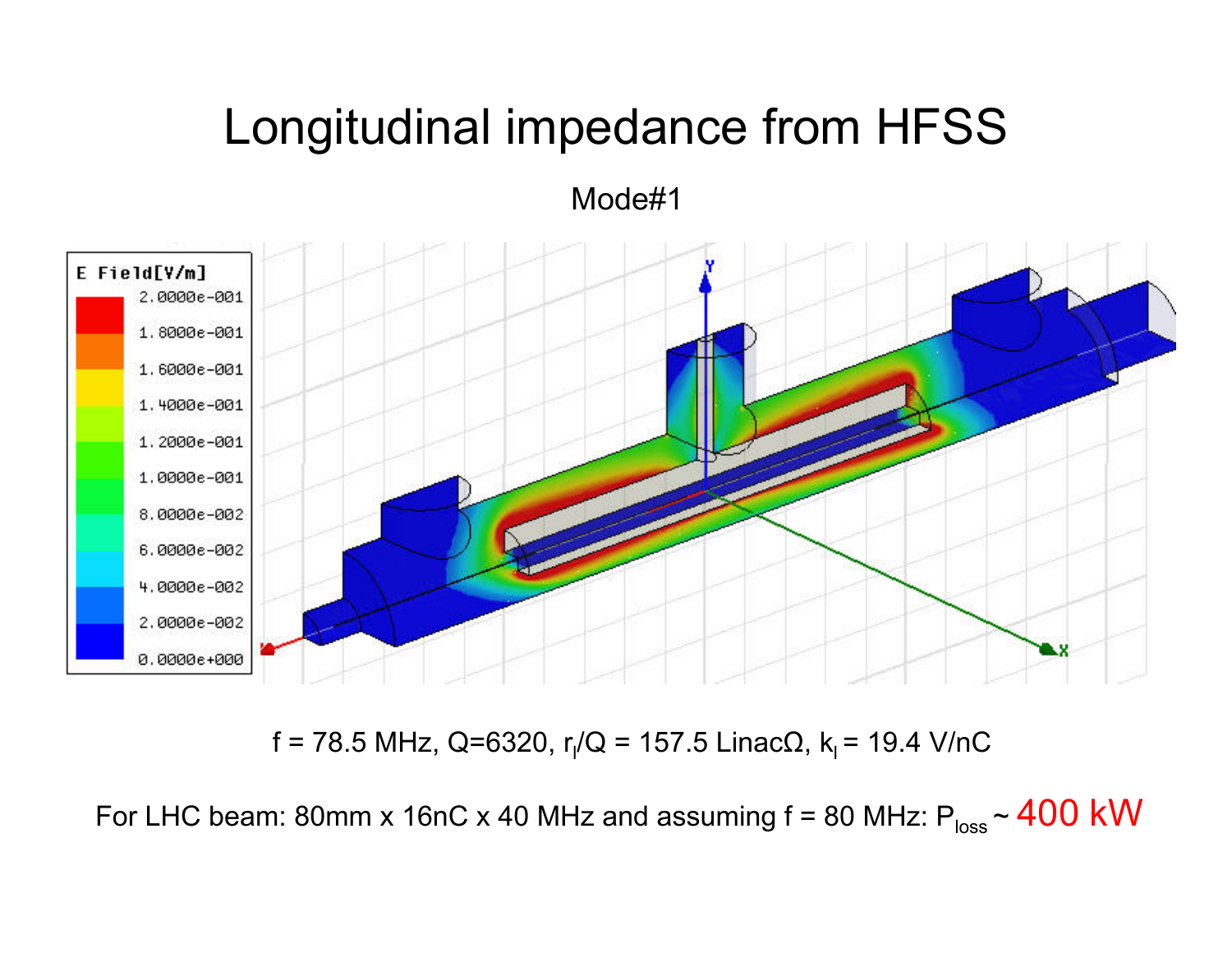## Longitudinal impedance from HFSS

Mode#2



f = 648 MHz, Q=18400, r<sub>l</sub>/Q = 21 LinacΩ, k<sub>l</sub> = 21.6 V/nC

For LHC beam: 80mm x 16nC x 40 MHz and assuming f = 680 MHz:  $\mathsf{P}_{\mathsf{loss}}\mathtt{\sim}$  44 kW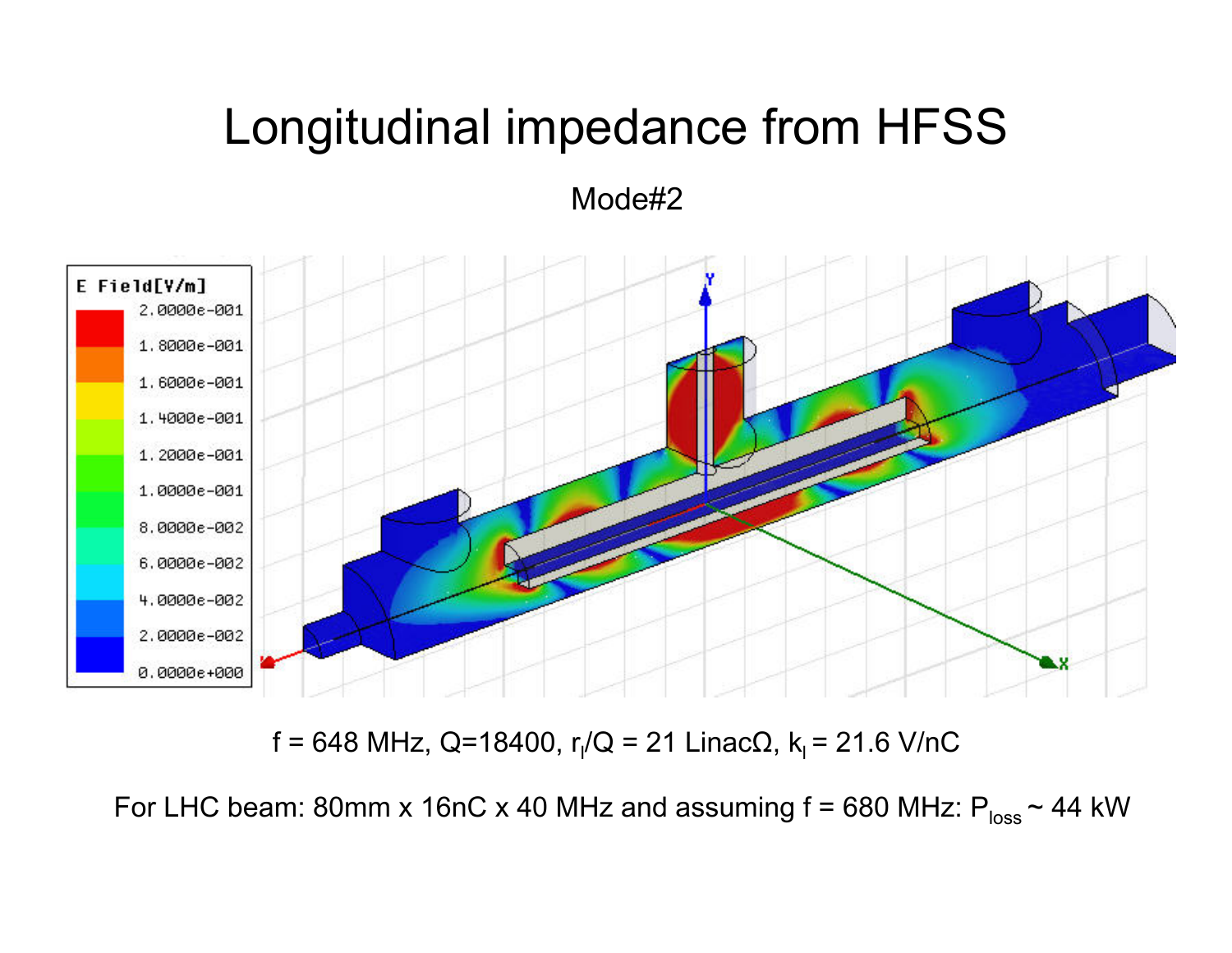### Transverse Impedance from GdfidL

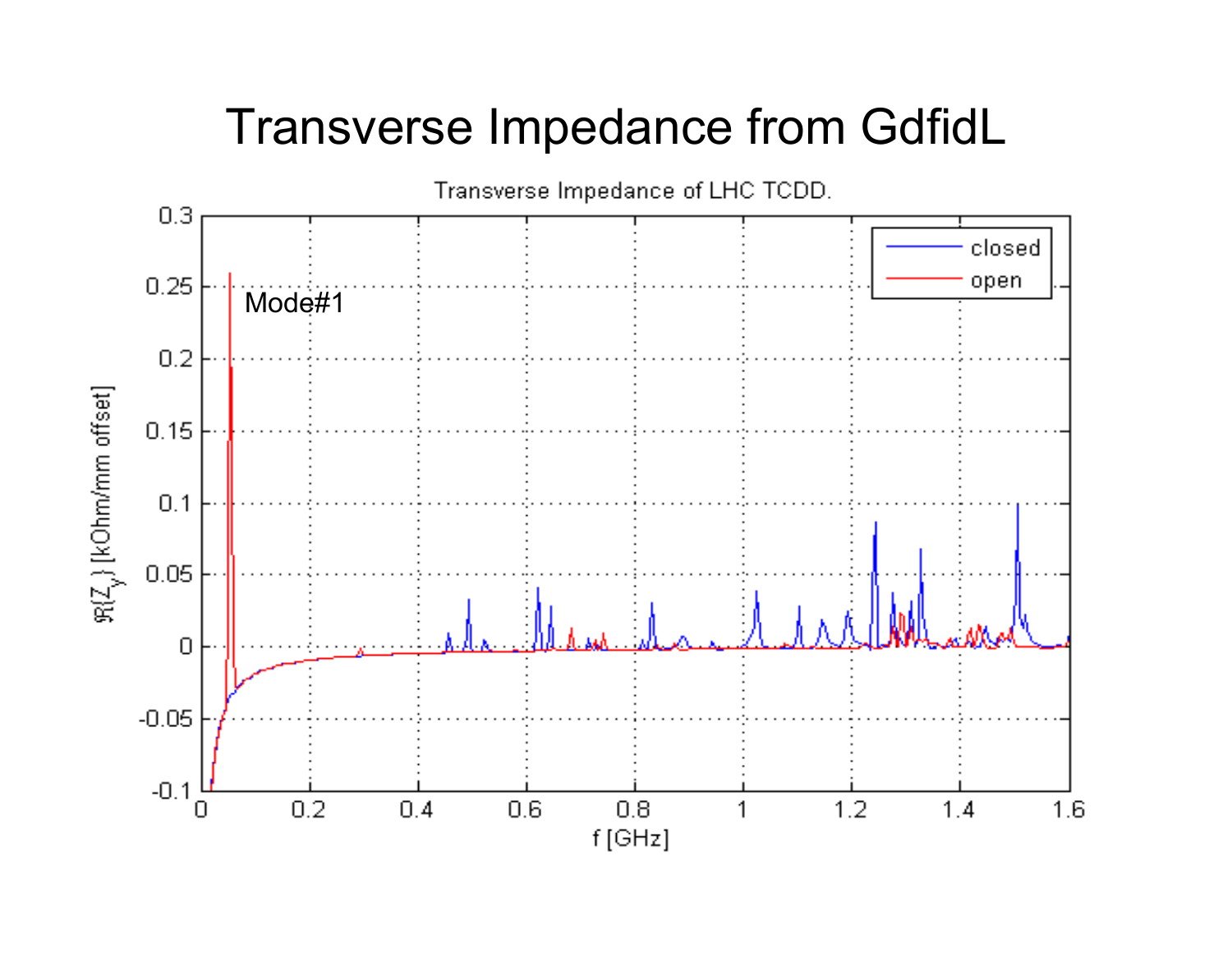#### Transverse Impedance from GdfidL

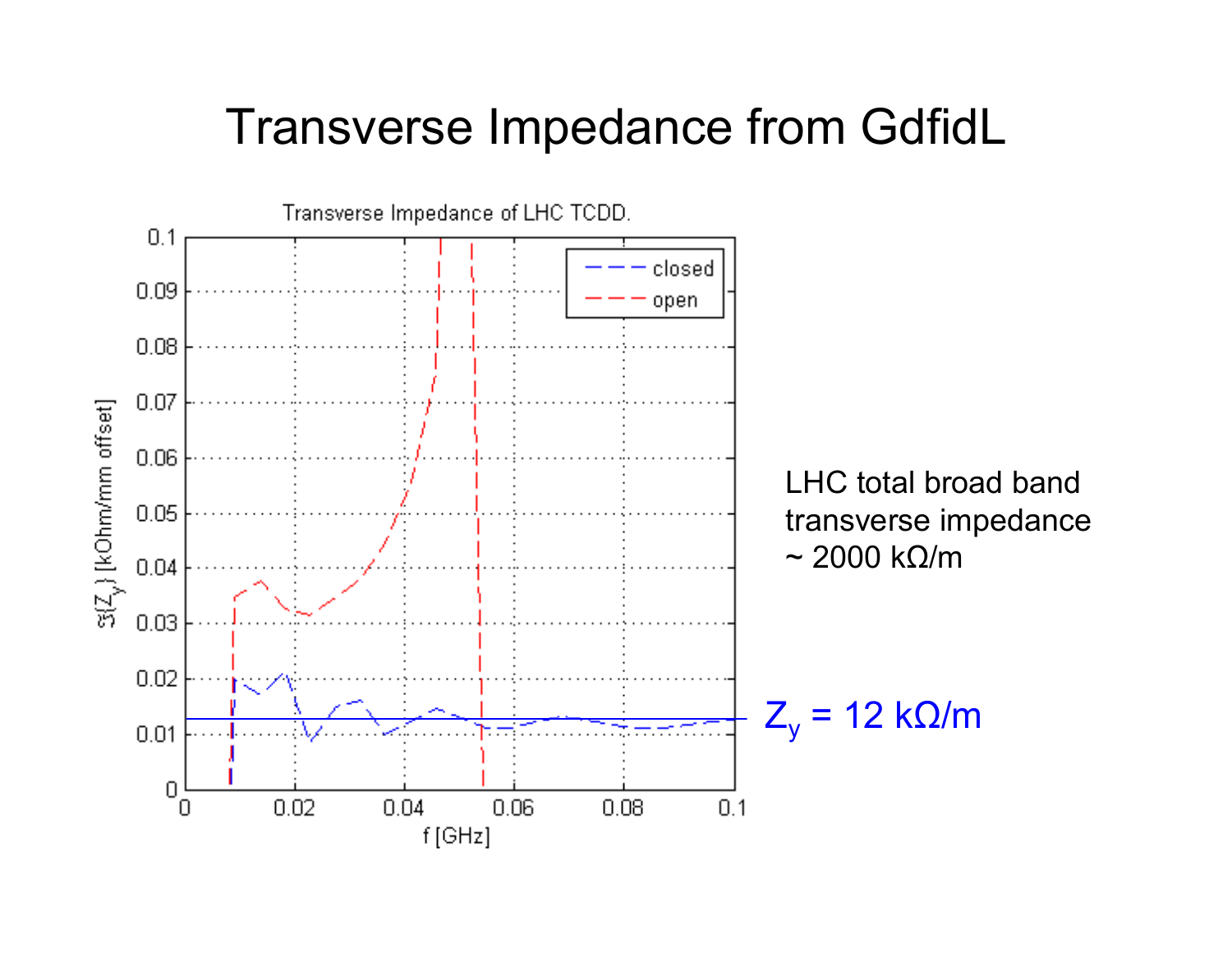#### Transverse impedance from HFSS

Mode#1



f = 54.8 MHz, Q=4870, r<sub>t</sub>/Q = 20200 LinacΩ/m, k<sub>t</sub> = 1800 V/nC/m, R<sub>t</sub> = 49.2 MΩ/m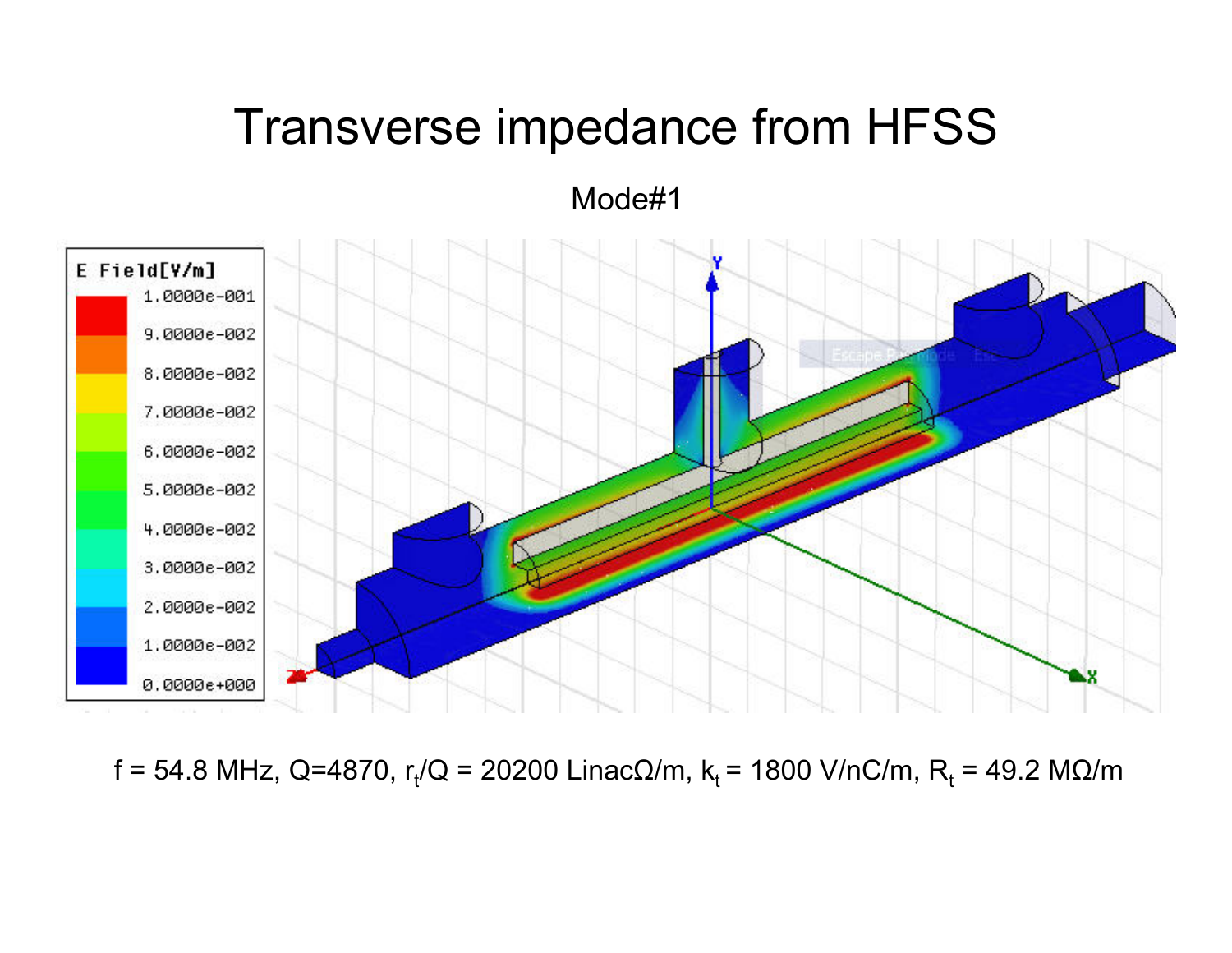### Vertical tune shift

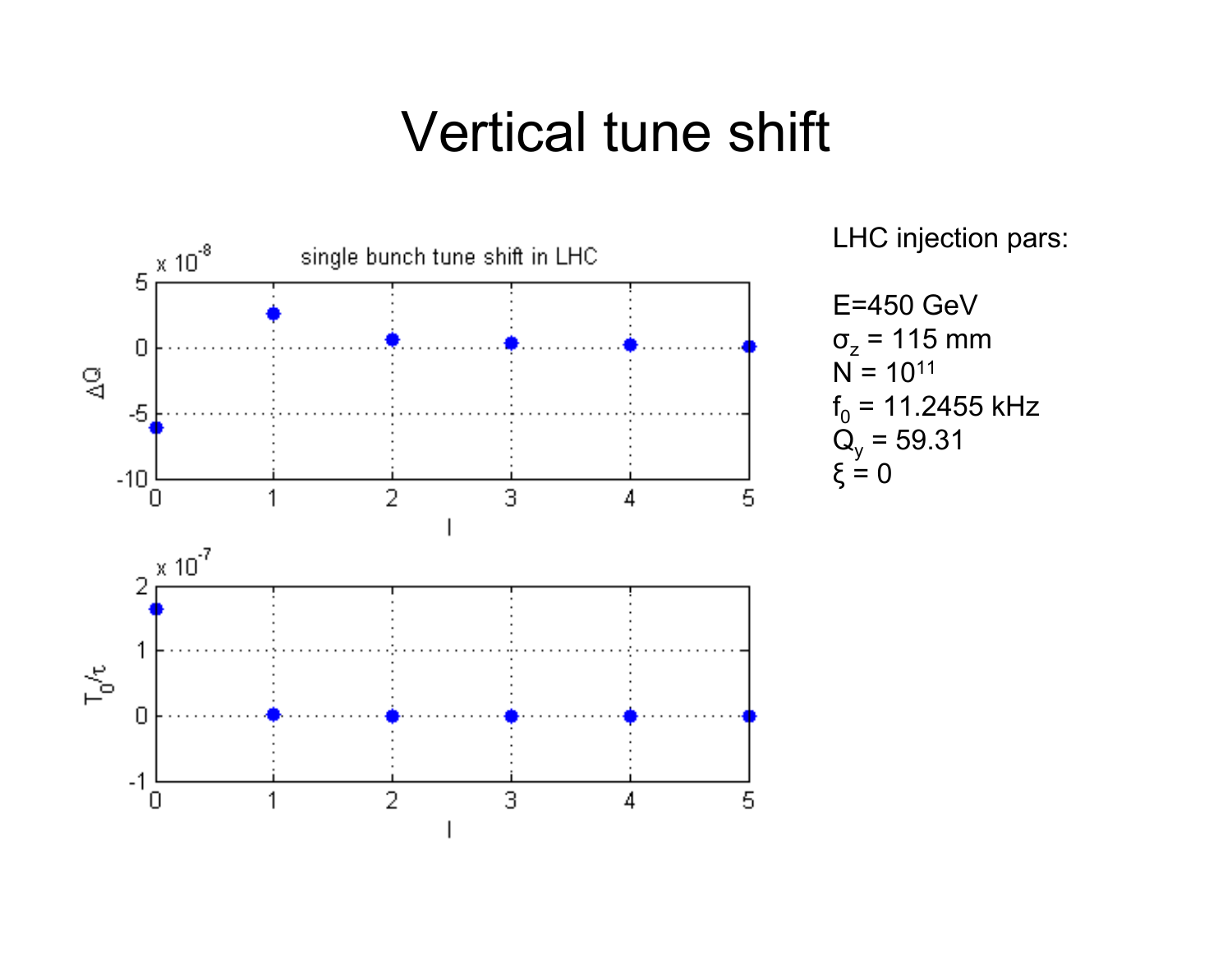# Vertical tune shift